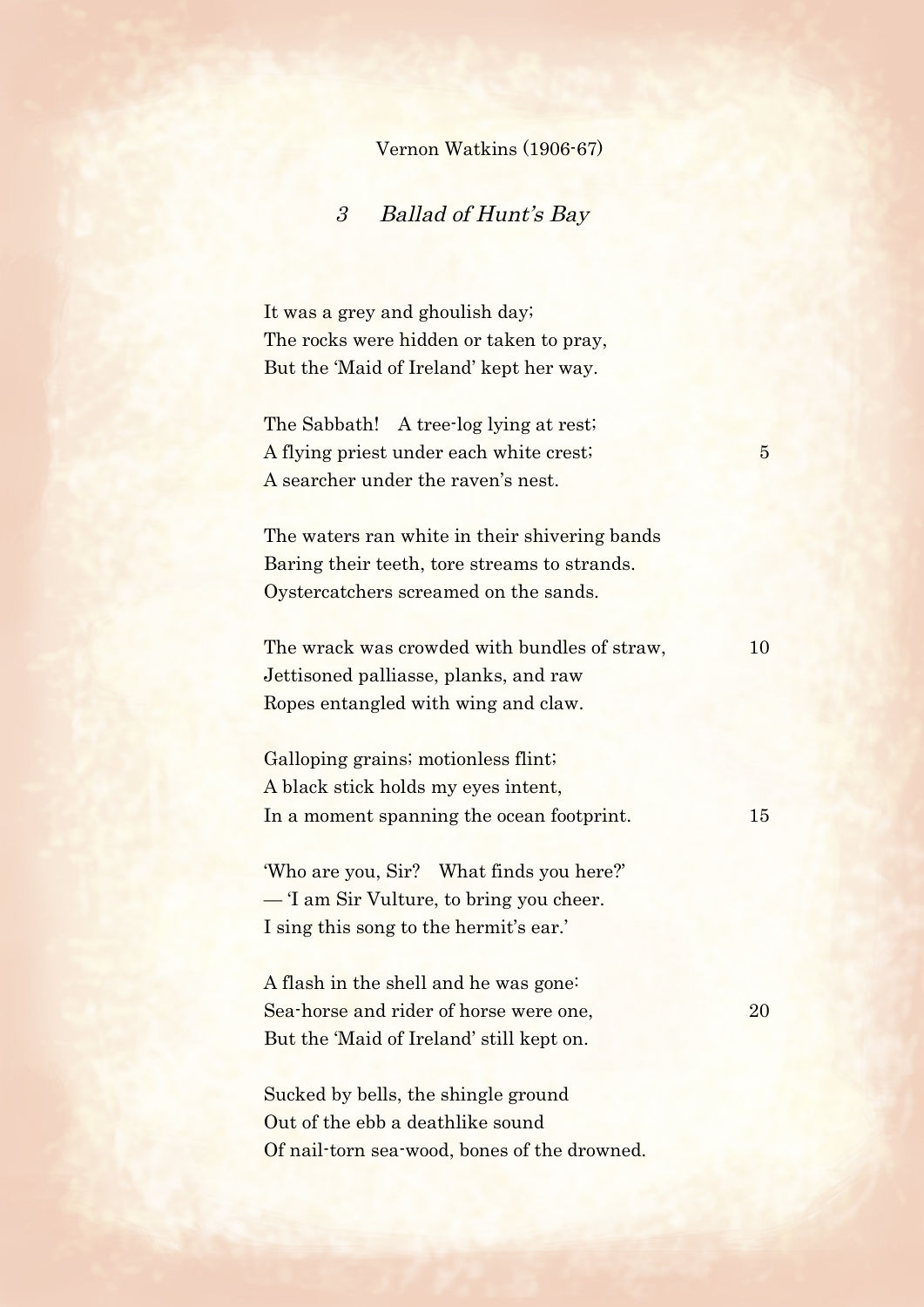| Seagulls rose, and their shadows cried:<br>He that spoke and was at your side<br>Lied not. Wait for another tide.'              | 25 |
|---------------------------------------------------------------------------------------------------------------------------------|----|
| Day is shrunk to a bubbling seed.<br>Double your back to the smell of the weed.<br>Black in the pools the wet planks bleed.     | 30 |
| Time reflowers in an earlier mould.<br>Stones and pebbles are smoothed and rolled.<br>Seabirds are scouring the beach for gold. |    |
| Scrabbled bark, and a bone picked clean;<br>Two sharp rocks, and a log between.<br>Under the surface, hands unseen.             | 35 |
| Fingers picking the holes of the coast,<br>Riddling water, their needle is lost;<br>They quiver about us, ah haunting host!     |    |
| Many timbers, many and one.<br>A host of fears in the rising sun.<br>Near me the circling waters run.                           | 40 |
| Under the stupefying wave<br>A limpet grips their slippery grave.<br>Flat ghosts in sackcloth crawl through the cave.           | 45 |
| Hands closed on the task they did.<br>Skill is asleep in the light of the lid,<br>And the fast green waves have something hid.  |    |
|                                                                                                                                 |    |

Floating there, where rings of the pool Unwind forever their wonder's spool, 50 Are wooden parts of the sunken tool.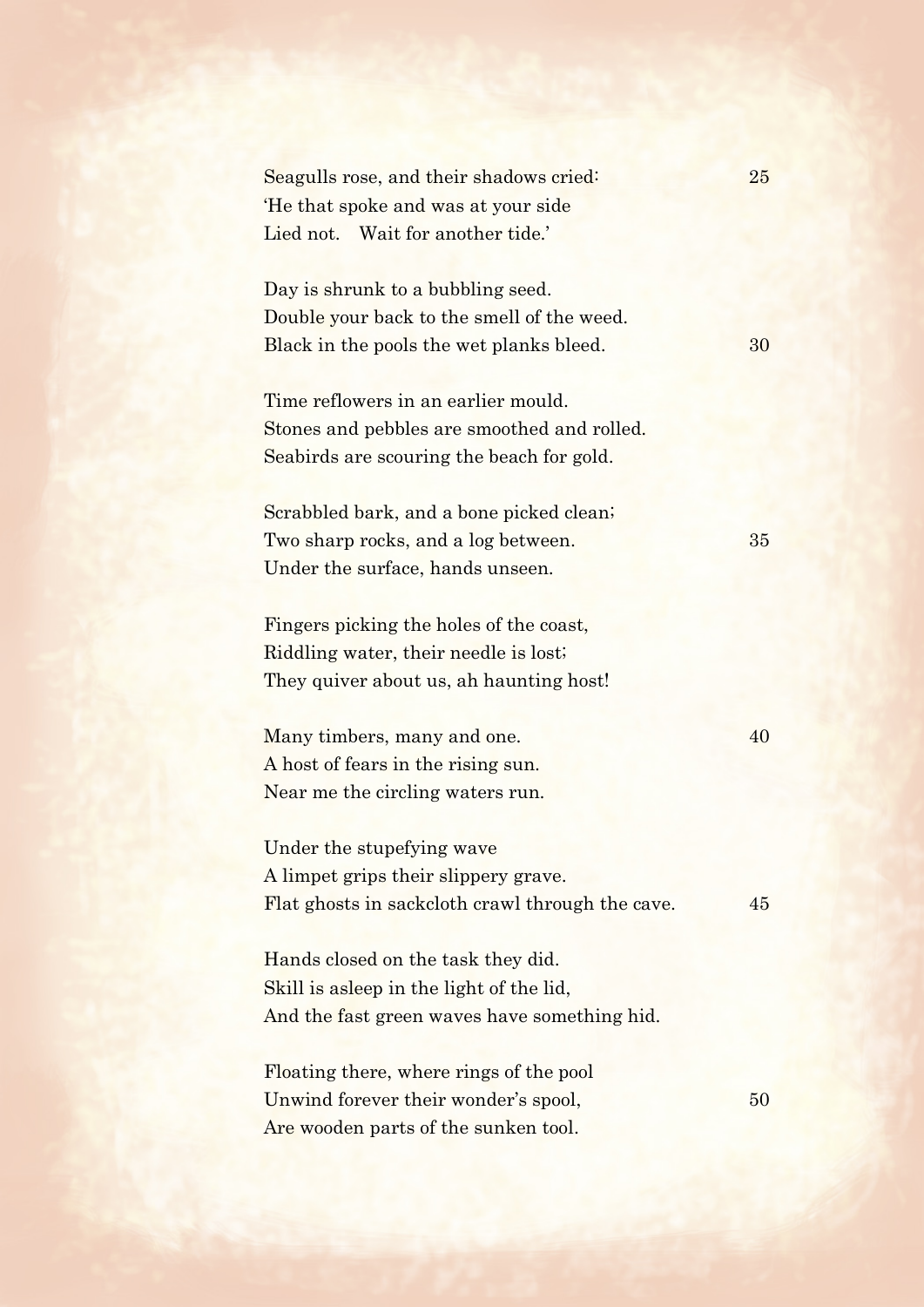Under the drifting wood they walk. A stanchion rusting, thrusting a stalk. Screws scraping sand grind dead men's talk.

Bewildered spray and a broken vow. 55 Silk of the pool, is it then or now? The moon is milking the old sea-cow.

What foundered ironwork? Smart and cold Is the tar on the stinging wood I hold, Stained with a word no stars foretold. 60

A hiss, a flash, and a weed blown back. How can a voice come out of a sack, Or breath from pieces of wood gone black?

Voices, inch-shallow, I mark and miss. The cormorant flies from them. Cold shells hiss. 65 Land shudders back from the dead's white kiss.

He crosses the water a second late, Flees with his shadow, low and straight, And the shadow touches his wings like fate.

'O cross the water, far and wide,' 70 Cries the floating wood and the breath inside, 'Fly to my mother —

> my lost my bride.'

'O cross the water to cupboard and hod, 75 To loaf and cup,' sings the breath of the god Through the broken stick, my divining-rod.

And blind with fury the sea runs in, Nailing their hands to a rustgold tin, Guilty, and white with the breath of men. 80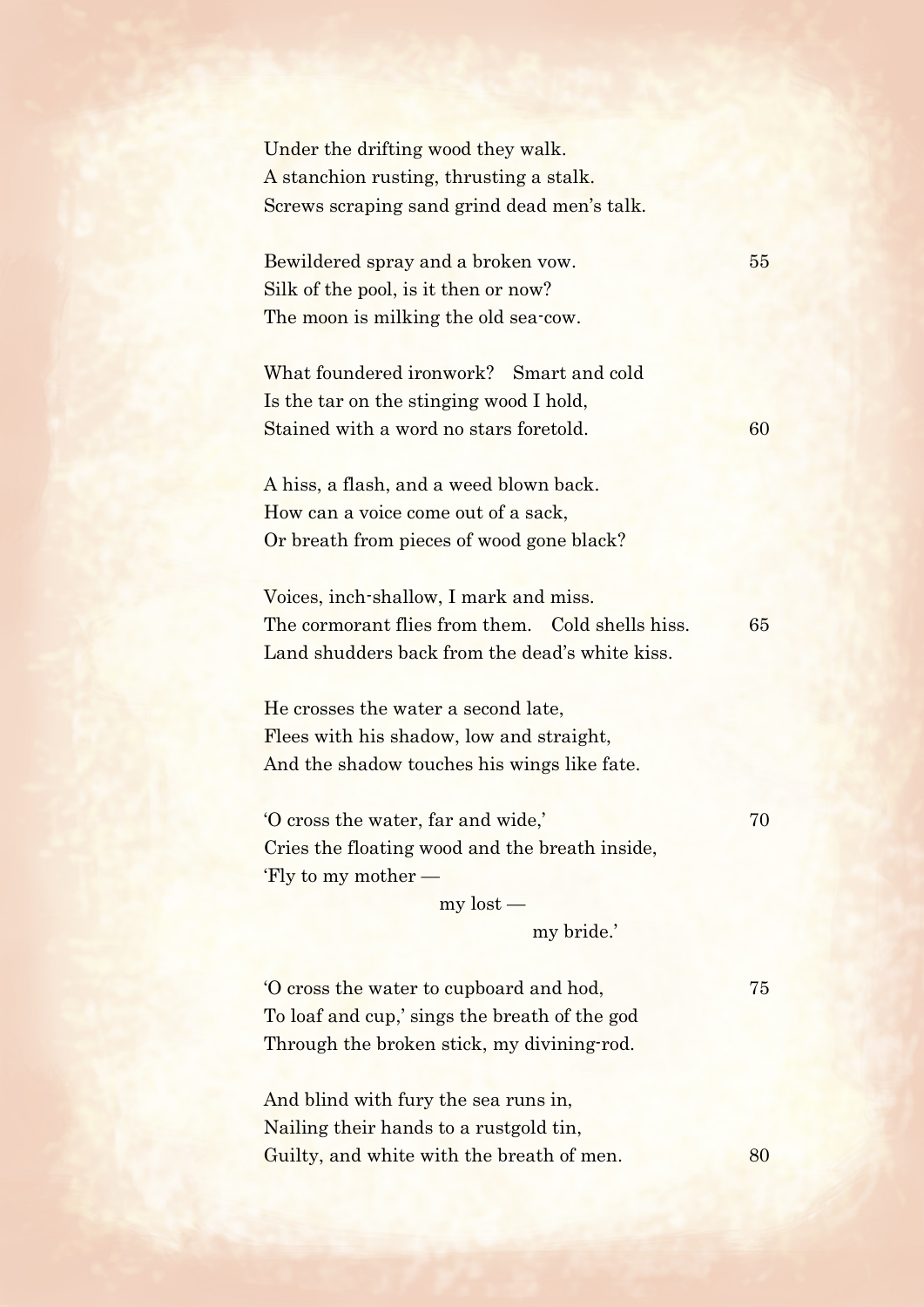| 'Maid of Ireland,' unseen Maid,              |     |
|----------------------------------------------|-----|
| Why is the pulse in my hand afraid           |     |
| To touch the sea-wood, soaked with dread?    |     |
|                                              |     |
| Stunned, the oystercatchers escape           |     |
| White from the rock, like birds in sleep.    | 85  |
| There is no secret the rocks can keep.       |     |
|                                              |     |
| What shipyard town where the sea-log lies    |     |
| Sees the morning founder in their eyes?      |     |
| Is there a book to keep their sighs?         |     |
|                                              |     |
| Sighs of sailors, lusty, strong,             | 90  |
| Tossed to the boomerang beat of a gong,      |     |
| Lost in the fall of the curlew's song.       |     |
|                                              |     |
| True is the teak and the pitchpine, true     |     |
| The wood of the hatch, and every screw.      |     |
| The sea spits white the curse of the crew.   | 95  |
|                                              |     |
| And long, long after, caught in a cleft,     |     |
| A slumbering mammoth of wood is left,        |     |
| Eyeless, limbless, dumb and deaf.            |     |
| Spirit laid in the long dumb wood,           |     |
| Floundering, sleeping, left by the flood,    | 100 |
| Freed by the wave, by the ninth wave's hood, |     |
|                                              |     |
| Ride till you come where men are cast        |     |
| To a music binding Future and Past           |     |
| Heard by Ulysses, lashed to the mast.        |     |
|                                              |     |
| 'Who are you, Sir? What brings you here,     | 105 |
| Looming out of the path they steer?          |     |
| - Cover your eyes. Their hour is near.'      |     |